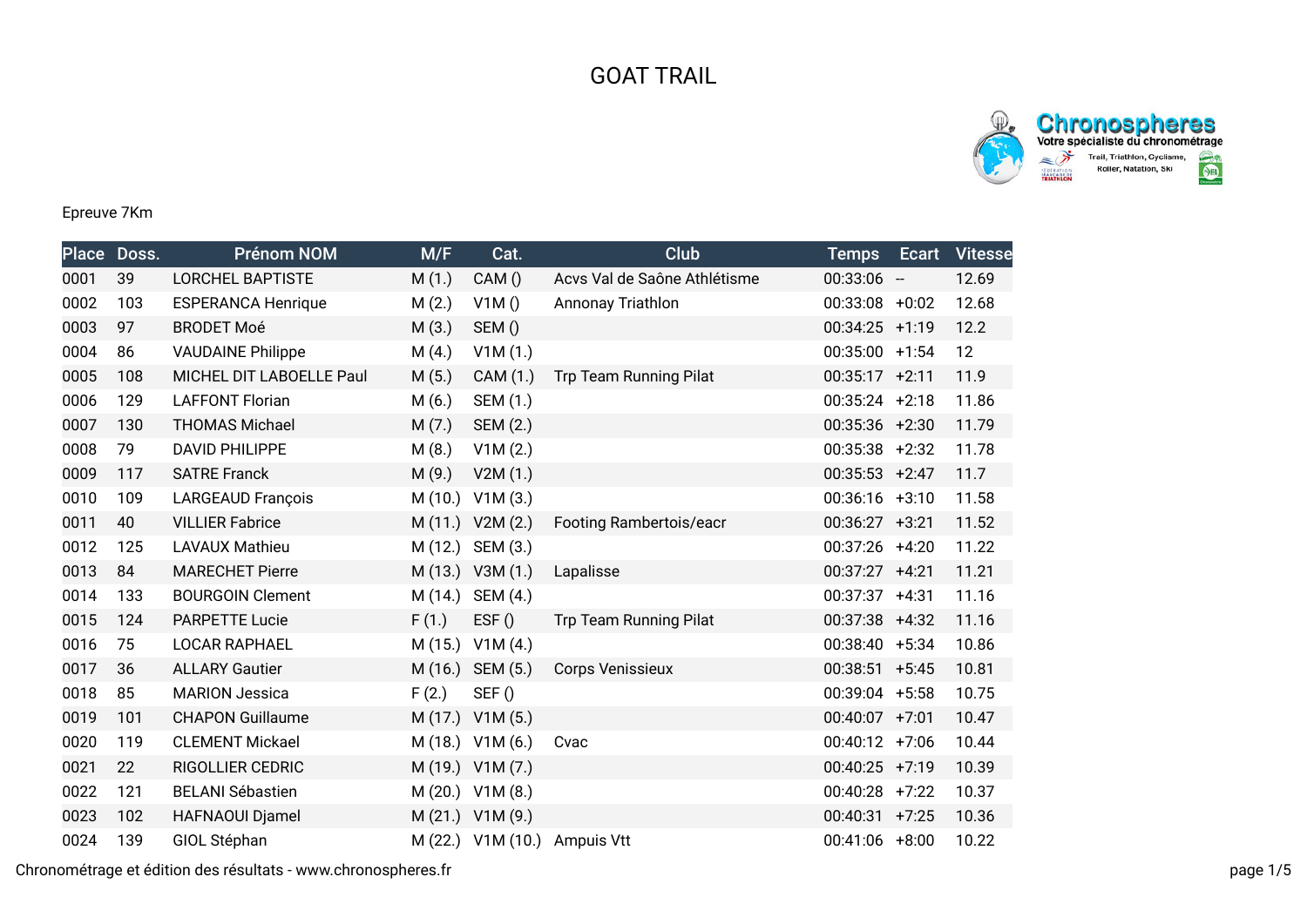|      | Place Doss. | <b>Prénom NOM</b>             | M/F   | Cat.                        | Club                                        | <b>Temps</b>         | <b>Ecart Vitesse</b> |
|------|-------------|-------------------------------|-------|-----------------------------|---------------------------------------------|----------------------|----------------------|
| 0025 | 31          | <b>BALBERINI Enzo</b>         |       | M (23.) ESM (1.)            |                                             | $00:41:18$ +8:12     | 10.17                |
| 0026 | 89          | <b>CHABERT Lilian</b>         |       | M (24.) V1M (11.)           |                                             | $00:42:11$ +9:05     | 9.96                 |
| 0027 | 41          | MARECHAL BENOIT               |       |                             | M (25.) V1M (12.) Cap Grand Air             | 00:42:29 +9:23       | 9.89                 |
| 0028 | 128         | <b>ROUX Gilles</b>            |       |                             | M (26.) V1M (13.) Rhodia Natation Triathlon | 00:43:11 +10:05 9.73 |                      |
| 0029 | 88          | <b>VALADAR Amandio</b>        |       | M (27.) V2M (3.)            | La Petite Foulee                            | 00:43:45 +10:39 9.6  |                      |
| 0030 | 43          | <b>BEUZIT Vincent</b>         |       | M (28.) SEM (6.)            | Les Gones                                   | 00:43:49 +10:43 9.58 |                      |
| 0031 | 77          | <b>BENAZETH Raphael</b>       |       | M (29.) V1M (14.)           |                                             | 00:43:53 +10:47 9.57 |                      |
| 0032 | 122         | <b>MECHAUD Laetitia</b>       | F(3.) | V1F()                       |                                             | 00:44:12 +11:06 9.5  |                      |
| 0033 | 123         | MORDACQ Yvan                  |       | M (30.) SEM (7.)            |                                             | 00:44:26 +11:20 9.45 |                      |
| 0034 | 120         | <b>BERARD Kevin</b>           |       | M (31.) SEM (8.)            |                                             | 00:44:26 +11:20 9.45 |                      |
| 0035 | 135         | <b>BOUCHARLAT Laurent</b>     |       | M (32.) V3M (2.)            |                                             | 00:45:03 +11:57 9.32 |                      |
| 0036 | 66          | <b>BOURGUIGNON Jean marie</b> |       | M (33.) V2M (4.)            |                                             | 00:45:33 +12:27 9.22 |                      |
| 0037 | 30          | LORCHEL stéphane              |       | M (34.) V2M (5.)            |                                             | 00:45:38 +12:32 9.2  |                      |
| 0038 | 111         | <b>DENOLLY Eric</b>           |       | M (35.) V1M (15.) Asc Calor |                                             | 00:46:13 +13:07 9.09 |                      |
| 0039 | 35          | <b>LARDET Thibault</b>        |       | M (36.) SEM (9.)            | Les Gones                                   | 00:46:17 +13:11 9.07 |                      |
| 0040 | 100         | <b>GOUTAREL Philippe</b>      |       | M (37.) V2M (6.)            |                                             | 00:46:24 +13:18 9.05 |                      |
| 0041 | 15          | <b>GUERBE Syrianne</b>        | F(4.) | SEF (1.)                    | Trp Team Running Pilat                      | 00:46:26 +13:20 9.04 |                      |
| 0042 | 98          | <b>DEZARNAUD Frederic</b>     |       | M (38.) V2M (7.)            |                                             | 00:46:29 +13:23 9.04 |                      |
| 0043 | 16          | <b>GERLING loic</b>           |       | M (39.) SEM (10.)           |                                             | 00:46:29 +13:23 9.03 |                      |
| 0044 | 87          | MICHOUDET Matthieu            |       | M (40.) SEM (11.)           |                                             | 00:46:30 +13:24 9.03 |                      |
| 0045 | 104         | PARET Sébastien               |       | M (41.) V1M (16.)           |                                             | 00:46:37 +13:31 9.01 |                      |
| 0046 | 26          | <b>NOBILO Virgil</b>          |       | M (42.) V1M (17.)           |                                             | 00:46:38 +13:32 9    |                      |
| 0047 | 113         | <b>BORNE Christine</b>        | F(5.) | V2F(1.)                     | Courir Au Feminin                           | 00:46:45 +13:39 8.98 |                      |
| 0048 | 110         | <b>CURT Marion</b>            | F(6.) | SEF (2.)                    |                                             | 00:46:59 +13:53 8.94 |                      |
| 0049 | 29          | <b>DESTRAS</b> paul           |       | M (43.) V4M (1.)            |                                             | 00:47:13 +14:07 8.89 |                      |
| 0050 | 82          | <b>COCCIA Thomas</b>          |       | M (44.) SEM (12.)           |                                             | 00:47:22 +14:16 8.86 |                      |
| 0051 | 116         | <b>DESORMEAUX Mathieu</b>     |       | M (45.) SEM (13.)           |                                             | 00:47:27 +14:21 8.85 |                      |
| 0052 | 132         | <b>SOTON Thierry</b>          |       | M (46.) V1M (18.)           |                                             | 00:47:34 +14:28 8.83 |                      |
| 0053 | 28          | POINSIGNON Catherine          | F(7.) | V1F(1.)                     |                                             | 00:47:59 +14:53 8.75 |                      |
| 0054 | 107         | <b>TRILLAT Anthony</b>        |       | M (47.) SEM (14.)           |                                             | 00:48:00 +14:54 8.75 |                      |
| 0055 | 69          | <b>GUILLET CHRISTOPHE</b>     |       | M (48.) V1M (19.)           |                                             | 00:48:20 +15:14 8.69 |                      |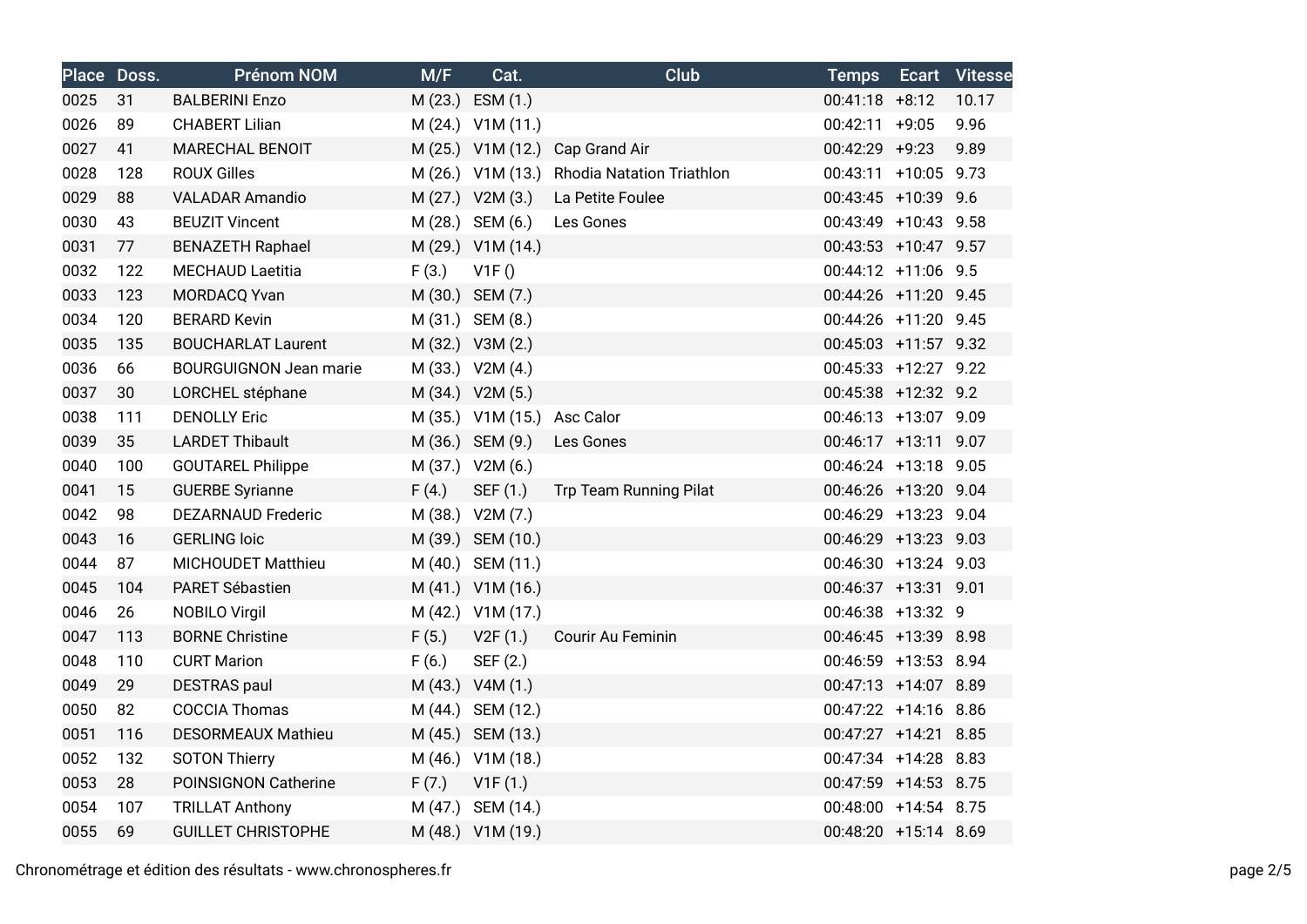|      | Place Doss.     | <b>Prénom NOM</b>         | M/F    | Cat.                | <b>Club</b>    | <b>Temps</b>         | <b>Ecart Vitesse</b> |
|------|-----------------|---------------------------|--------|---------------------|----------------|----------------------|----------------------|
| 0056 | 25              | <b>LABIGNE</b> virginie   | F(8.)  | SEF (3.)            |                | 00:48:51 +15:45 8.6  |                      |
| 0057 | 56              | <b>DOUFFET Brice</b>      |        | M (49.) SEM (15.)   |                | 00:48:52 +15:46 8.59 |                      |
| 0058 | 54              | <b>COROMPT VIRGINIE</b>   | F(9.)  | V1F(2.)             |                | 00:49:01 +15:55 8.57 |                      |
| 0059 | 99              | <b>GAY Franck</b>         |        | M (50.) SEM (16.)   |                | 00:49:58 +16:52 8.4  |                      |
| 0060 | 118             | <b>MAZELPEUX Clement</b>  |        | M (51.) V2M (8.)    |                | 00:49:58 +16:52 8.4  |                      |
| 0061 | 23              | <b>NICOLLET Iris</b>      | F(10.) | SEF (4.)            |                | 00:51:18 +18:12 8.19 |                      |
| 0062 | 32              | <b>VILLARD FLORENCE</b>   |        | $F(11.)$ V1F $(3.)$ | Asm St Etienne | 00:51:24 +18:18 8.17 |                      |
| 0063 | 27              | <b>ARNAUD Ingrid</b>      | F(12.) | V1F(4.)             | Cap Grand Air  | 00:51:25 +18:19 8.17 |                      |
| 0064 | 112             | <b>DOUCHIN Jerome</b>     |        | M (52.) V1M (20.)   |                | 00:52:21 +19:15 8.02 |                      |
| 0065 | 45              | OHL SEGOLENE              | F(13.) | SEF (5.)            | Ekibio         | 00:52:32 +19:26 7.99 |                      |
| 0066 | 93              | <b>VEYRIER Magalie</b>    | F(14.) | V1F(5.)             |                | 00:53:30 +20:24 7.85 |                      |
| 0067 | 131             | LECOEUVRE Chloé           | F(15.) | SEF (6.)            |                | 00:54:00 +20:54 7.78 |                      |
| 0068 | 61              | <b>LORTHIOIR Laurène</b>  | F(16.) | SEF (7.)            |                | 00:54:12 +21:06 7.75 |                      |
| 0069 | 76              | PETIOT LOCAR VALERIE      | F(17.) | V1F(6.)             |                | 00:54:35 +21:29 7.69 |                      |
| 0070 | 44              | <b>FEBVRE Aurelien</b>    |        | M (53.) SEM (17.)   |                | 00:54:36 +21:30 7.69 |                      |
| 0071 | 71              | <b>CATELON Alex</b>       |        | M (54.) SEM (18.)   |                | 00:54:36 +21:30 7.69 |                      |
| 0072 | 58              | <b>BONNIER laurie</b>     | F(18.) | SEF (8.)            |                | 00:54:37 +21:31 7.69 |                      |
| 0073 | 57              | <b>BONNIER</b> fabien     |        | M (55.) SEM (19.)   |                | 00:54:38 +21:32 7.69 |                      |
| 0074 | $5\phantom{.0}$ | DEKAEZEMACKER christelle  |        | $F(19.)$ V1F $(7.)$ |                | 00:54:46 +21:40 7.67 |                      |
| 0075 | $\overline{4}$  | <b>MOREL Stephanie</b>    | F(20.) | V1F(8.)             |                | 00:54:55 +21:49 7.65 |                      |
| 0076 | 17              | POTILLON Audrey           | F(21.) | SEF (9.)            |                | 00:55:00 +21:54 7.64 |                      |
| 0077 | 136             | <b>BAILLY Virginie</b>    | F(22.) | SEF (10.)           |                | 00:55:00 +21:54 7.63 |                      |
| 0078 | 137             | <b>LIPONNE Christian</b>  |        | M (56.) V1M (21.)   |                | 00:55:00 +21:54 7.63 |                      |
| 0079 | $\mathbf{1}$    | <b>MEUNIER Delphine</b>   | F(23.) | SEF (11.)           |                | 00:55:06 +22:00 7.62 |                      |
| 0080 | 18              | <b>MILLION Celine</b>     | F(24.) | V1F(9.)             |                | 00:55:36 +22:30 7.55 |                      |
| 0081 | 126             | <b>MASSE Maxime</b>       |        | M (57.) SEM (20.)   |                | 00:55:46 +22:40 7.53 |                      |
| 0082 | 127             | PEYROCHE Laurie           | F(25.) | SEF (12.)           |                | 00:55:47 +22:41 7.53 |                      |
| 0083 | 106             | PELLET Chrystel           | F(26.) | V1F(10.)            |                | 00:55:54 +22:48 7.51 |                      |
| 0084 | 105             | <b>PARET Elodie</b>       | F(27.) | V1F(11.)            |                | 00:55:56 +22:50 7.51 |                      |
| 0085 | 138             | <b>VARIENGIEN Anais</b>   |        | F (28.) SEF (13.)   |                | 00:55:57 +22:51 7.51 |                      |
| 0086 | 48              | <b>LAIGNEL MARIE ANGE</b> | F(29.) | V1F(12.)            | Ekibio         | 00:57:14 +24:08 7.34 |                      |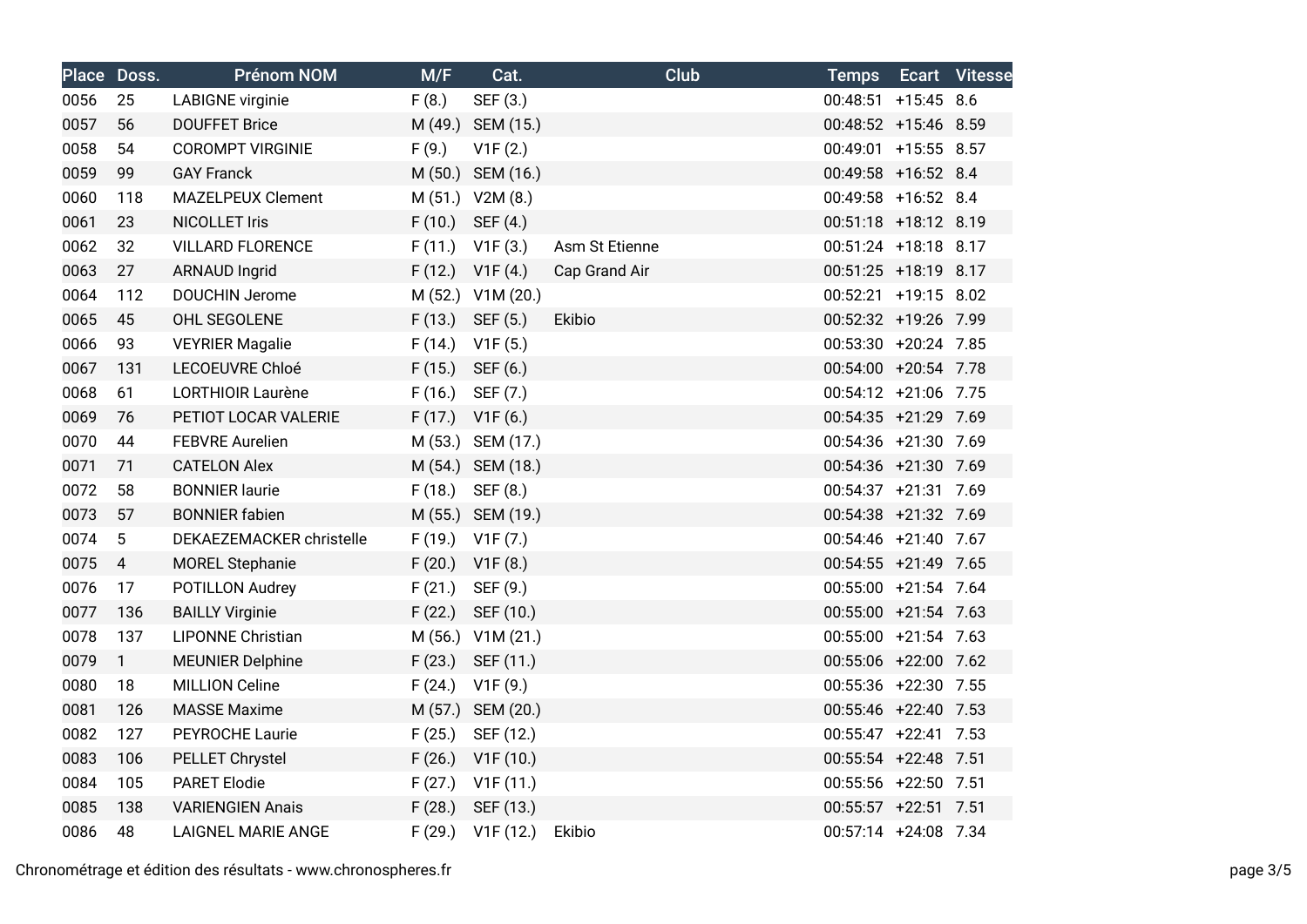|      | Place Doss.     | <b>Prénom NOM</b>       | M/F    | Cat.                 | <b>Club</b>                                       | <b>Temps</b>           | <b>Ecart Vitesse</b> |
|------|-----------------|-------------------------|--------|----------------------|---------------------------------------------------|------------------------|----------------------|
| 0087 | 47              | <b>LAIGNEL DIDIER</b>   |        | M (58.) V2M (9.)     | Ekibio                                            | 00:57:28 +24:22 7.31   |                      |
| 0088 | 52              | NOWAKOWSKI LAURENCE     | F(30.) | V2F(2.)              |                                                   | 00:58:06 +25:00 7.23   |                      |
| 0089 | 114             | <b>MONNET Nastasia</b>  | F(31.) | SEF (14.)            |                                                   | 00:58:15 +25:09 7.21   |                      |
| 0090 | 74              | LEMARQUAND Yann         |        |                      | M (59.) SEM (21.) Les Alligators Seynod Triathlon | 00:58:16 +25:10 7.21   |                      |
| 0091 | 115             | <b>BEGOT Marine</b>     | F(32.) | SEF (15.)            |                                                   | 00:58:16 +25:10 7.21   |                      |
| 0092 | 59              | <b>AURORE Legast</b>    | F(33.) | SEF (16.)            |                                                   | 00:59:09 +26:03 7.1    |                      |
| 0093 | 9               | JOUGLARD Eleonore       | F(34.) | V1F (13.)            | <b>Curves Roussillon</b>                          | 00:59:12 +26:06 7.09   |                      |
| 0094 | 68              | <b>GUILLET SEVERINE</b> | F(35.) | V1F (14.)            |                                                   | 00:59:19 +26:13 7.08   |                      |
| 0095 | 92              | <b>MENDES Claire</b>    | F(36.) | SEF (17.)            |                                                   | 00:59:20 +26:14 7.08   |                      |
| 0096 | 72              | MICHEL SOPHIE           |        | $F(37.)$ V1F $(15.)$ |                                                   | 00:59:21 +26:15 7.08   |                      |
| 0097 | 37              | <b>FLAVIN</b> gilles    |        | M (60.) V2M (10.)    |                                                   | 00:59:49 +26:43 7.02   |                      |
| 0098 | 78              | <b>JALADE Heric</b>     |        | M (61.) V2M (11.)    |                                                   | 01:00:00 +26:54 7      |                      |
| 0099 | 55              | <b>DUSSAILLY Erick</b>  |        | M (62.) V3M (3.)     |                                                   | 01:00:01 +26:55 7      |                      |
| 0100 | 8               | <b>CHALANCON Kevin</b>  |        | M (63.) SEM (22.)    |                                                   | $01:00:17$ +27:11 6.97 |                      |
| 0101 | $\overline{7}$  | <b>BARBOSA Laura</b>    |        | F (38.) SEF (18.)    |                                                   | 01:00:17 +27:11 6.97   |                      |
| 0102 | $\overline{2}$  | <b>GAILHARD Romane</b>  | F(39.) | SEF (19.)            |                                                   | $01:00:17$ +27:11 6.97 |                      |
| 0103 | 13              | <b>FEUERBACK Clara</b>  | F(40.) | SEF (20.)            |                                                   | 01:00:18 +27:12 6.96   |                      |
| 0104 | 3               | <b>BUN Hathayrat</b>    |        |                      | M (64.) SEM (23.) Club Leo Vienne                 | 01:00:19 +27:13 6.96   |                      |
| 0105 | $6\phantom{1}6$ | <b>LEGRAND Mathieu</b>  |        | M (65.) SEM (24.)    |                                                   | 01:00:20 +27:14 6.96   |                      |
| 0106 | 42              | <b>HERVIEUX Joy</b>     | F(41.) | SEF (21.)            |                                                   | $01:00:20$ +27:14 6.96 |                      |
| 0107 | 14              | <b>CHAVAS GUILLAUME</b> |        | M (66.) SEM (25.)    |                                                   | 01:00:20 +27:14 6.96   |                      |
| 0108 | 10              | <b>CANO Orlane</b>      | F(42.) | SEF (22.)            | <b>Curves Roussillon</b>                          | $01:01:01$ +27:55 6.88 |                      |
| 0109 | 46              | <b>DUVERT BRIGITTE</b>  | F(43.) | V2F(3.)              | Ekibio                                            | 01:01:14 +28:08 6.86   |                      |
| 0110 | 33              | <b>CATELON MYLENE</b>   | F(44.) | SEF (23.)            |                                                   | 01:01:42 +28:36 6.81   |                      |
| 0111 | 83              | <b>BEOST</b> sandrine   | F(45.) | V1F(16.)             | Run In Frais                                      | 01:01:48 +28:42 6.79   |                      |
| 0112 | 20              | <b>JACQUET Amandine</b> | F(46.) | SEF (24.)            |                                                   | 01:01:50 +28:44 6.79   |                      |
| 0113 | 73              | <b>SECONDI Philippe</b> |        | M (67.) V1M (22.)    |                                                   | 01:02:04 +28:58 6.77   |                      |
| 0114 | 91              | <b>MENDES David</b>     |        | M (68.) V1M (23.)    |                                                   | 01:02:06 +29:00 6.76   |                      |
| 0115 | 70              | <b>CATELON Lydie</b>    | F(47.) | SEF (25.)            |                                                   | 01:02:27 +29:21 6.72   |                      |
| 0116 | 90              | <b>BARGE Delphine</b>   | F(48.) | SEF (26.)            |                                                   | 01:05:51 +32:45 6.38   |                      |
| 0117 | 19              | <b>LOURO KAREN</b>      | F(49.) | SEF (27.)            |                                                   | 01:05:51 +32:45 6.38   |                      |